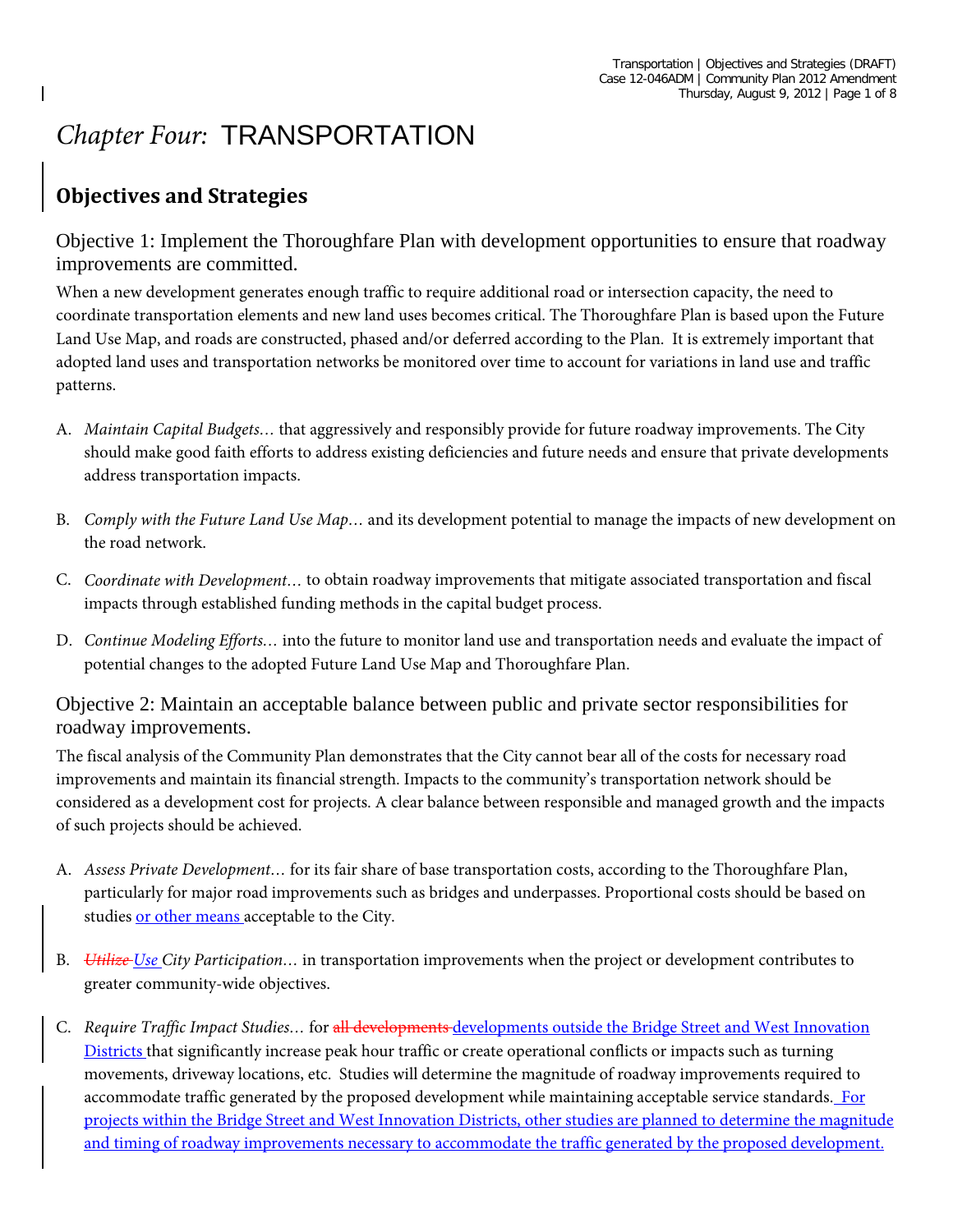D. *Utilize Use Financial Mechanisms…* such as Tax Increment Financing (TIF) to facilitate major transportation projects as part of private development.

Objective 3: Maintain a quality LOS standard for Dublin's network, while acknowledging the need to consider alternative mechanisms for major intersections with congestion and capacity issues. Traffic congestion is consistently identified by Dublin residents as a concern, despite major improvements such as Emerald Parkway, Hard Road and bridge upgrades and connections. As the Dublin area develops, levels of traffic moving through the City will continue to increase. The desire to attract businesses that generate revenue to support quality services also creates additional traffic impacts. As a result, some major intersections and corridors within Dublin will experience traffic congestion and delay during traditional peak hours despite future improvements. To maintain the City's attractiveness as a premier employment and residential location, Dublin must provide acceptable and reasonable LOS standards while maintaining a balance with other quality of life issues.

- A. *Apply Minimum Base Standards…* of LOS "C" to activities pertaining to municipal street and roadway improvements unless a lower LOS is acceptable to the City under extenuating circumstances in key corridors. Phasing of development within specified time horizons may be acceptable.
- B. *Set Private Development Requirements…* for new projects and significant expansions of existing developments contingent upon maintaining an LOS "D".
- C. *Consider Alternative Mechanisms…* such as extended peak periods and innovative design options for key intersections that will always have LOS issues.
- *D. Promote Travel Demand Management (TDM) Policies…* that will reward companies that choose to reduce the amount of traffic they generate during peak periods. Monitor the effectiveness of TDM-based parking incentives in the Bridge Street District zoning regulations.

#### Objective 4: Balance the needs of traffic capacity and roadway aesthetics.

Providing ample roadways for efficient vehicle travel is weighed heavily in the planning and design process. However, road design must take into consideration the character of surrounding areas. The maximum desirable roadway footprint for Dublin is a four/five lane divided roadway, and it is likely that LOS "F" will occur at many key intersections during peak hours. This will result in longer queues and increased delays that may trigger greater driver frustration. Over time, drivers will likely alter schedules or driving habits, and the peak will be extended beyond traditional hours into a peak period.

Building larger roads and intersections mainly serves economic development purposes and corporate residents. While corporate residents provide a critical base to the success of Dublin, the traffic generated by these businesses is not present during evening hours and weekends. Outside of normal business hours, driving through expansive roadways and intersections meant to minimize delay only in the peak hour is considered as unnecessary. Wider roads and intersections also create the need for greater long-term maintenance efforts and costs. The goals of trying to maintain character, reduce congestion, and minimize long-term maintenance often conflict and result in the need for acceptable compromise.

A. *Consider Visual Impacts…* to the area as part of the design process. Road design should be sensitive to surrounding character and environment and should balance both community character and mobility.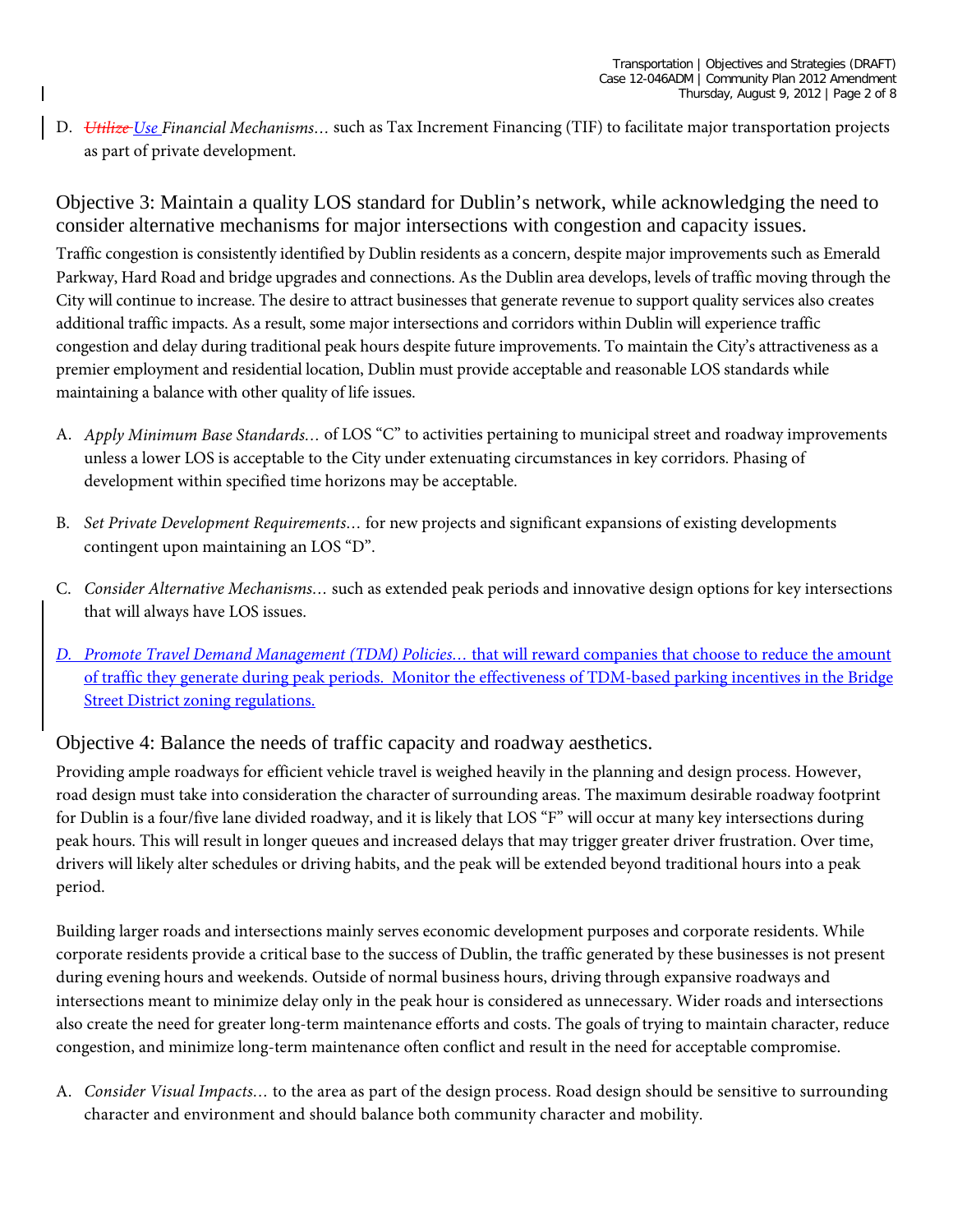- B. *Allow Lower Travel Efficiency…* to create a balance between many competing needs by recognizing that community character, sense of place, surrounding land uses, as well as the efficient movement of traffic are all important elements. This may result in slightly lower levels of service during peak periods, but upholds the community value of preserving visual character.
- C. *Utilize Use Alternative Roadway Design…* for unique site constraints. Wherever possible and practical, retain wooded areas in or near roadways and design roadways to fit the surrounding topography. If bedrock is a known constraint, consider other roadway design alternatives such as open ditches rather than curb and gutter.

Objective 5: Utilize Use roadway improvements (where appropriate) to increase roadway capacity and safety, while reducing peak hour congestion.

Major road capacity improvements are expensive, and excess capacity is often rapidly absorbed by induced traffic. Some significant improvements in traffic operations can be achieved through focused, low-cost improvements rather than with extensive road widening projects. The merits of both options should be carefully considered.

- A. *Implement Operational Improvements…* to the transportation network that include low-cost projects such as improved signal timing and intersection signing, markings, minor widenings, channelization and turn restrictions.
- B. *Manage Access Points…* onto arterials and major collectors to provide for adequate, safe and properly designed entrances and exits to and from developments.
- C. *Utilize Use Alternative Design Solutions…* such as roundabouts and other non-traditional features to provide for added movement and capacity in instances where traditional signalization cannot achieve an adequate LOS or where safety is a factor.
- D. *Consider Aesthetic Impacts…* that improvements such as widening or additional lanes may visually have on roadway corridors with defined visual character (Map 4.11).
- E. *Balance Transportation and Planning Objectives…* to determine the best and most appropriate roadway widening projects and identifying where road widening projects and other improvements may not be appropriate or feasible.

# Objective 6: Maximize the connectivity of Dublin's roadway network.

Transportation systems with numerous interconnections offer more direct routes and serve to disperse traffic rather than to concentrate it on major arterials at a few intersections. Arterials should primarily serve through-traffic and access to Dublin's employment centers, while residents should have multiple means of access to daily services with reasonable ease. Networks with many connections also encourage walking and are more transit-friendly than a traditional collector and cul-de-sac network. Policy decisions regarding road connectivity should take into account the effects on the community as a whole while ensuring sensitivity for neighborhoods.

- A. *Require Multiple Routes and Connection Points…* to establish greater travel options for residents and employees within new developments and to the surrounding area by providingthrough the creation of internal circulation streets within new developments that links to surrounding roadways and adjacent development areas. to establish greater travel options for residents.
- B. *Provide Multiple Routes…* for internal circulation streets to major activity areas within and adjacent to developments.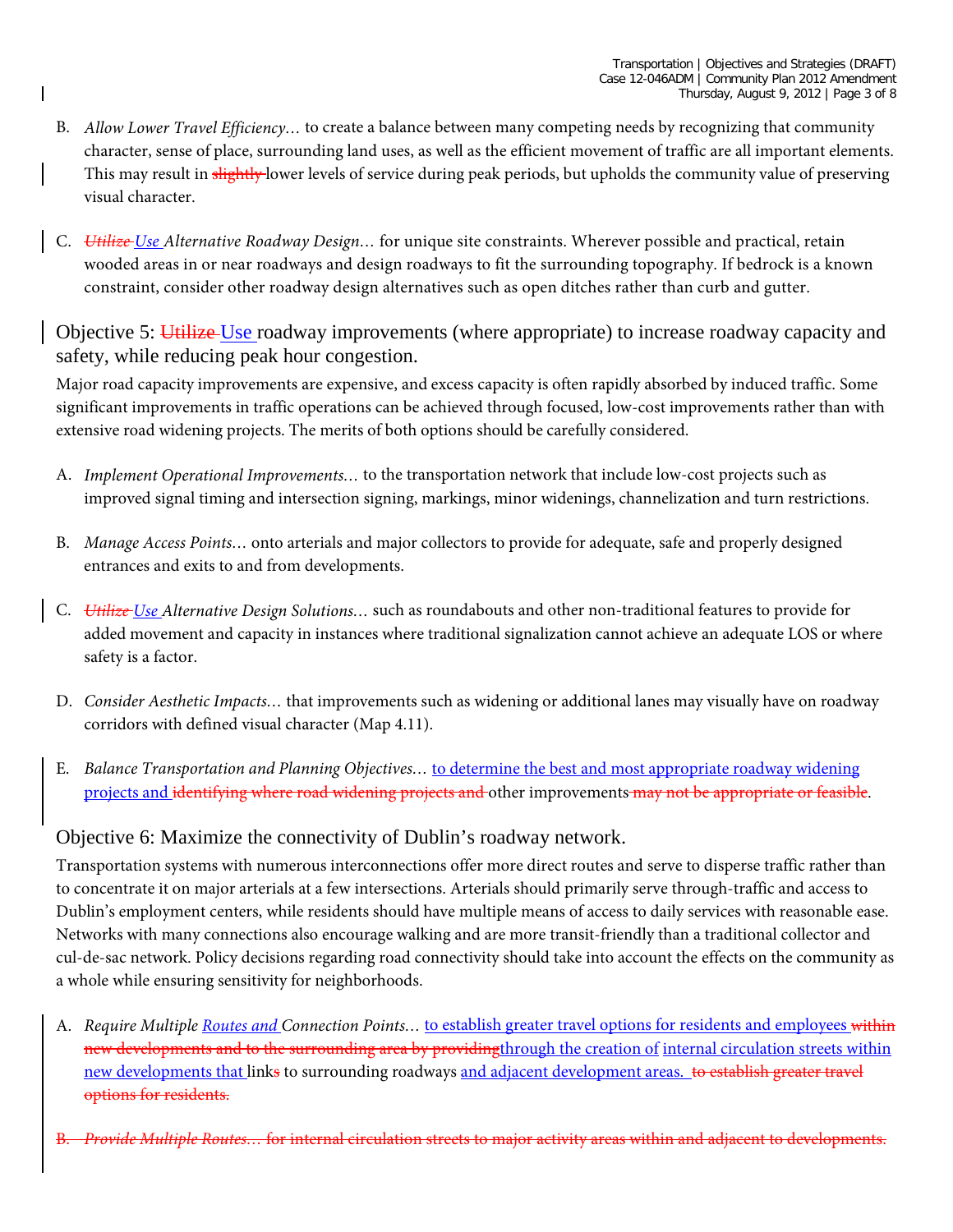- CB. *Require Internal Connections…* through cross-access easements between non-residential (e.g. office and commercial) developments to minimize traffic on arterial and collector streets.
- DC.*Discourage Cul-de-sacs…* when loop streets and other site layouts or configurations can be provided to enhance street connections and route choices to evenly disperse traffic on the transportation network.
- ED.*Extend Existing Street Stubs…* in conjunction with adjacent development to benefit the larger transportation system by providing better access for residents within those neighborhoods.
- FE. *Cautiously Consider Modifications…* to residential collectors that serve neighborhoods and provide access to Dublin's residential areas.
- GF. *Discourage Access…* for non-residential and higher density development through residential and/or lower density development, while providing connections to these uses and services for the benefit of surrounding neighborhoods.

Objective 7: Ensure that road improvements minimize adverse impacts in sensitive areas and balance roadway design with community character and visual appeal.

The protection of historic, environmental or aesthetically important areas has an important value to the Dublin community. The Thoroughfare Plan reflects this value through the location of new roads and the widths of planned rightsof-way. Location and design of new improvements should be considered with respect to the intended scenic/visual character and the quality of the public right-of-way. Other smaller-scale considerations in road design also impact the visual quality of future improvements.

- A. *Assess and Mitigate Potential Impacts…* of future road improvements and/or new construction on historic and environmentally sensitive areas, as well as the visual appearance of the road corridor.
- B. *Provide Adequate Buffering…* and setbacks between improvements and historic or environmental areas to maintain their visual and physical integrity.
- C. *Provide Adequate Landscaping…* such as planting areas, mounding, wall treatments or other design techniques to integrate road improvements into sensitive areas.
- D. *Sensitively Integrate Stormwater Management…* from road improvements and consider alternative techniques, where possible, to ensure the integrity of historic sites and environmentally sensitive areas are not compromised.

# Objective 8: Promote alternatives to the single-occupant vehicle within the City.

While most of Central Ohio (and particularly Dublin) is auto-oriented, reducing dependence on automobiles is desirable to extend the capacity of the City's road network. There is increasing recognition within the region that substantial multijurisdictional efforts will be necessary to reduce road congestion by shifting trips away from single-occupancy trips and from peak travel hours.

A. *Promote Walking and Biking…* through design standards that provide for safe travel routes and facilities.

B. *Reduce Peak Trips…* by encouraging staggered shifts, flextime and compressed weeks, as well as allowing peak periods rather than a peak hour for congested corridors.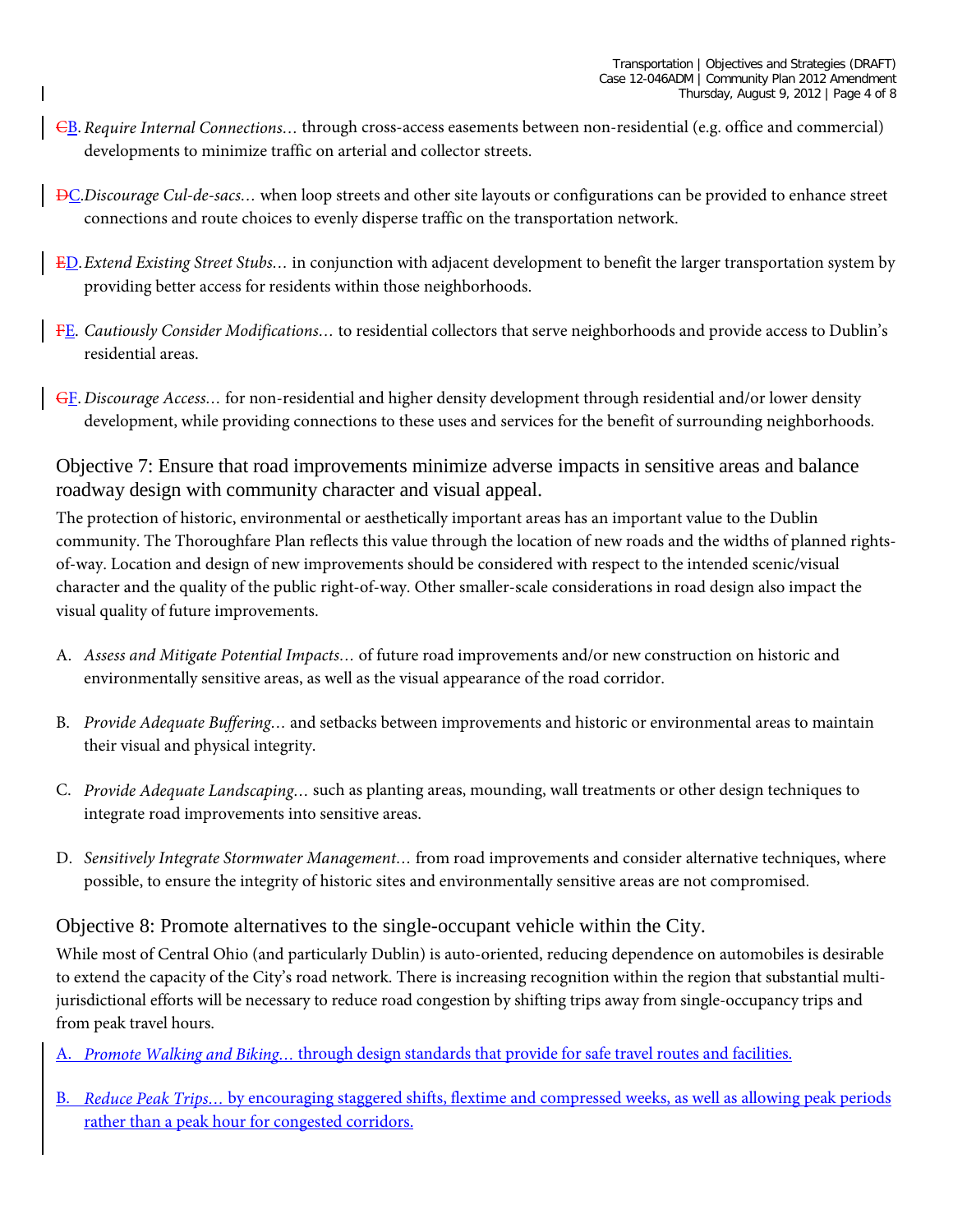- C. *Develop Broader Partnerships…* with regional planning bodies such as the Mid Ohio Regional Planning Commission (MORPC) and the Logan-Union-Champaign (LUC) Regional Planning Commission, COTA, affected counties and neighboring jurisdictions in efforts to support and encourage ride-sharing programs and local circulators to park and ride lots and public transit stops.
- AD. *Expand Transit Service…* in the Dublin area to provide more convenient opportunities for potential users and to provide alternative modes of travel to employment centers within the City. It will be important to work with COTA and other organizations to influence and implement regional transit plans.
- B. *Develop Broader Partnerships…* with regional planning bodies such as the Mid Ohio Regional Planning Commission (MORPC) and the Logan-Union-Champaign (LUC) Regional Planning Commission, COTA, affected counties and neighboring jurisdictions in efforts to support and encourage ride-sharing programs and local circulators to park and ride lots and public transit stops.
- C. *Promote Walking and Biking…* through design standards that provide for safe travel routes and facilities.
- D. *Reduce Peak Trips…* by encouraging staggered shifts, flextime and compressed weeks, as well as allowing peak periods rather than a peak hour for congested corridors.
- E. *Encourage Higher Density Development…* in targeted areas of employment that will support the integration of additional local and circulator bus routes, particularly along the SR 161 corridor between Sawmill Roadthe Bridge Street District and the Central Ohio Innovation CenterWest Innovation District.
- F. *Protect Future Rail Options…* that would maintain the opportunity for the long-term implementation of light rail or other transit options by obtaining additional rights-of-way and sites for potential station/terminal locations.
- G. *Enhance Transit Ridership…* by helping to facilitate sites to serve as future park and ride locations that can reduce arterial trips and reliance on the automobile.

#### Objective 9: Work cooperatively with surrounding jurisdictions to coordinate regional transportation planning and programming.

Traffic in Dublin affects, and is significantly affected by, regional traffic patterns. The ability to facilitate regional cooperation efforts and to respond to shared transportation problems will be an essential role for the City as areas around Dublin develop.

- A. *Aggressively Explore Additional Bridge Locations…* at locations that will meet local connectivity as well as outside Dublin with surrounding jurisdictions that will meet regional transportation needs.
- B. *Coordinate Transportation Plans/Projects…* by maintaining and further developing positive relationships with County Engineers to plan transportation improvements that benefit all area residents.
- C. *Monitor Area Developments…* and work cooperatively with surrounding jurisdictions to ensure that private development adequately accounts for expected traffic impacts.
- D. *Encourage Delaware County…* to develop the Home Road/Lewis Center Road corridor as a primary regional east-west route to alleviate impacts on the Dublin transportation system.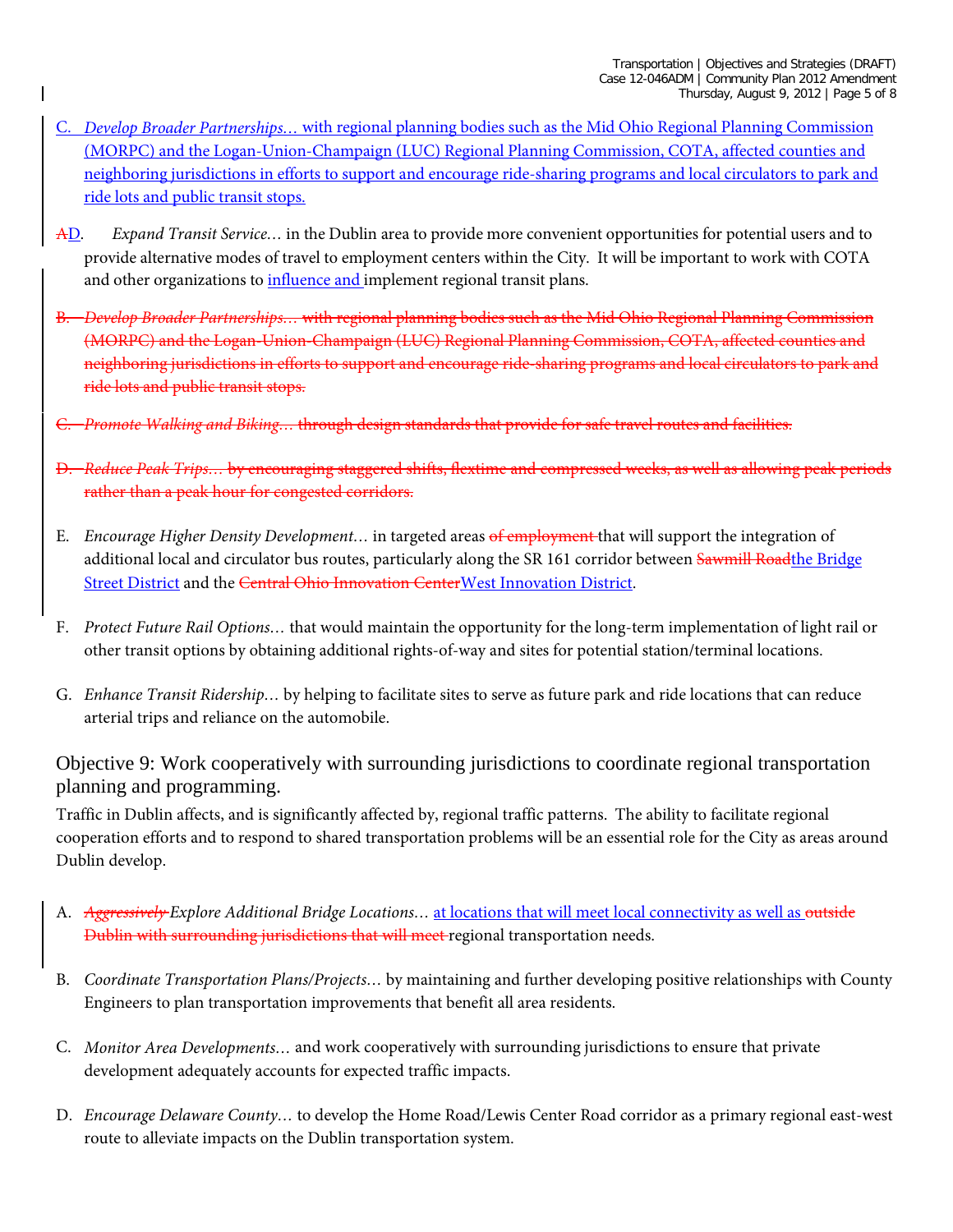- E. *Partner with Union County…* to enhance the U.S. 33 corridor and surrounding roadways and interchanges within Dublin's planning area to provide greater access to area businesses and to create an improved regional transportation network that better disperses traffic.
- F. *Encourage State of Ohio and City of Columbus Officials…* to address transportation issues in the US 33/SR 161 corridor at the I-270 interchange along with the Sawmill Road corridor north of the I-270 interchange to enhance service and access for Dublin area residents and businesses.

#### Objective 10: Proactively address key long-term components of the Thoroughfare Plan.

Since 1997, the City has aggressively addressed many improvements that have greatly increased the capacity and connectivity of the arterial network. As Dublin continues to grow and mature, the need to manage transportation improvements and plan for future growth and economic development opportunities will be essential to maintain a suitable roadway network at an acceptable level of service. As part of the overall transportation management program, the City should take measures to ensure that necessary improvements can be made at a reasonable cost.

- A. *Target and Reserve Land...* necessary to provide for future interchange improvements at U.S. 33 and Mitchell-Dewitt Road.
- B. *Acquire Additional Rights-of-way…* necessary to complete future capacity improvements at key locations such as the Avery-Muirfield Drive interchange with U.S. 33 and new bridges over the Scioto River between SR 161 and Emerald Parkway identified during the Bridge Street District planning process.
- C. *Maintain Development Buffers…* to allow for the reconstruction of the I-270/U.S. 33 interchange in acknowledgement of the MORPC/ODOT Major Investment Study (MIS) for the I-270 corridor.
- D. *Continue Capital Project Prioritization…* in the annual Capital Improvements Program (CIP) to emphasize transportation projects that will maintain overall service to Dublin's residents and business community.

# Objective 11: Promote bicycle and pedestrian mobility in and through Dublin.

Bicycling offers a healthy travel alternative to the automobile and can function as a multi-modal link or simply as a popular recreational activity. A greater proportion of the population could take part if necessary facilities and connections were available to enhance bicycle safety and convenience. Dublin's bikeway system must overcome man-made and natural barriers to link all parts of the City. Major activity centers should be linked, and both recreational and commuter cycling should be accommodated. The Dublin system is an important part of a regional network designed to provide alternative transportation modes. Designated routes must be well marked and maintained to ensure a safe and efficient cycling and pedestrian environment.

- A. *Utilize Use Adopted Plans…* such as the Community Plan and the Parks and Recreation Master Plan to provide for comprehensive bicycle facility planning that is clearly and systematically linked to capital funding cycles.
- B. *Require Construction of Facilities…* such as paths, crossings, tunnels, lanes, bike racks, etc. as part of the zoning and development process and throughout public parks, greenways and destinations. Incorporation of safe crossing points with major roads and intersections should be emphasized.
- C. *Integrate Bicycle Planning…* with overall transit planning to ensure coordination between the municipal path system and key transit stops to encourage multi-modal options.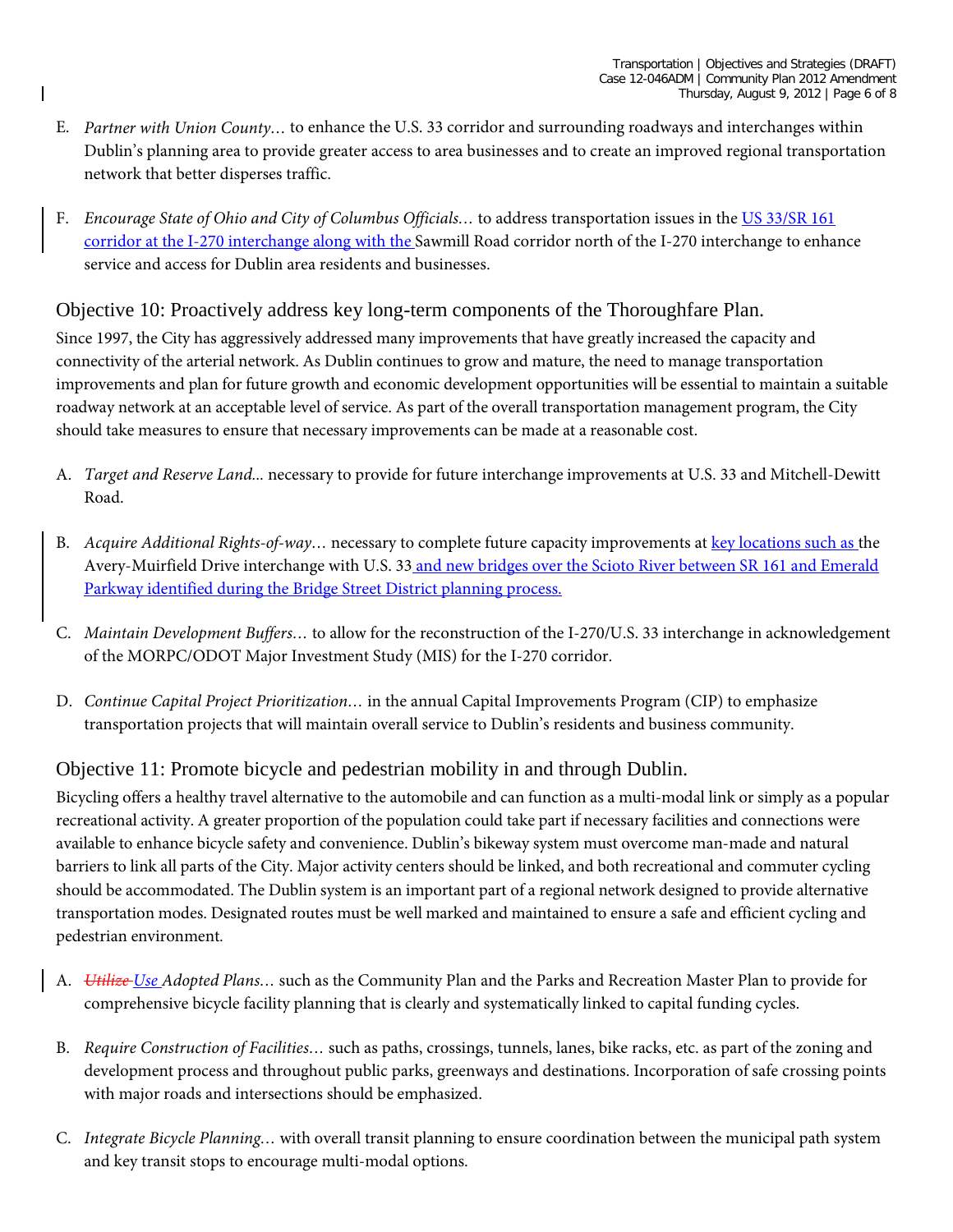- D. *Emphasize Bike Shared Use Path Connectivity…* to facilitate safe City-wide routes, particularly to Dublin's schools, parks, recreation facilities, regional metro parks and other points of interest. Major activity and employment centers should be linked, and focus should be maintained to connect missing path segments within the overall system.
- E. *Consider Bike Shared Use Paths, and Bike Lanes, Shared Use Lanes, and Cycle Tracks…* as part of right-of-way design to provide greater access to major activity and employment areas as an alternative means of commuting/travel. Develop design standards and criteria for these and other bicycle facilities.
- F. *Facilitate Regional Connections…* to assist in creating a multi-jurisdictional bikeway system by coordinating the extension of bike paths and lanes into adjacent townships and municipalities.
- G. *Establish Working Partnerships…* with area jurisdictions and statewide agencies or organizations such as the Environment Fund of Ohio, Ohio Department of Natural Resources, Ohio Parks and Recreation Association, ODOT, MORPC, Ohio Greenways, and Rails-to-Trails Conservancy to coordinate bikeway projects and to seek out broader funding sources.
- H. *Continue Budget forIncluding Continued Maintenance in the Budget…* for annual upkeep of the bikeway system to provide for annual upkeep and to ensure a high quality riding environment.
- I. *Consider Monitor Bicycle Parking Requirements…* within the Bridge Street District and Innovation District zoning regulations to ensure their effectiveness in promoting bicycle travel to and within these areas. Zoning Code that could promote bicycle facilities as an incentive to reduce parking pavement as well as, maximize greenspace and promote alternative transportation methods and eConsider additional bicycle parking requirements throughout the City as a means to further incentivize alternative travel modes and reduce parking lot pavement.
- J. *Promote Bicycle Education…* within the community to encourage increased and safer recreational and commuter bicycle use usage for various ages and abilities.
- K. *Create Develop a Comprehensive Sign ProgramsWayfinding System…* for the bikeway network and conflict points to identify bikeway routes, directing bicyclists to destinations throughout the City and increasing the comfort level for bicyclists of varying levels of experience by providing additional visibility and awareness to motorists and cyclists. provide for the safe and efficient movement of bicycles throughout the City.
- L. *Encourage Bicycling as a Form of Transportation*…through incentives and programs which raise awareness of bicycling and mode shift options as well as safe bicycling behaviors. Continually evaluate the effectiveness of the City's bicycle initiatives.
- M. *Prioritize Recommendations of the Bicycle Advisory Task Force…* to ensure suggested bicycle-oriented programs and facilities are coordinated with other City initiatives and capital improvements needs.